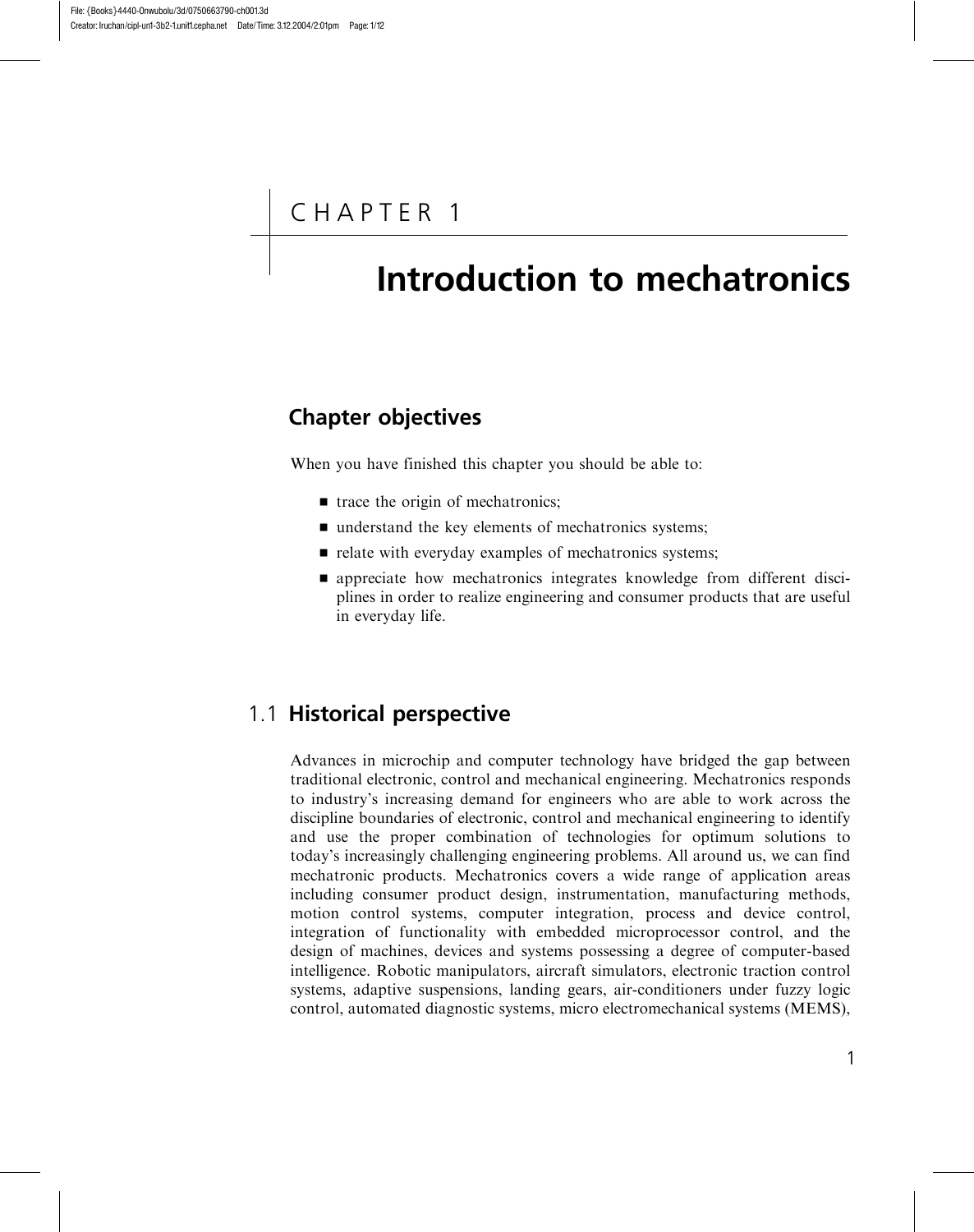consumer products such as VCRs, and driver-less vehicles are all examples of mechatronic systems.

The genesis of mechatronics is the interdisciplinary area relating to mechanical engineering, electrical and electronic engineering, and computer science. This technology has produced many new products and provided powerful ways of improving the efficiency of the products we use in our daily life. Currently, there is no doubt about the importance of mechatronics as an area in science and technology. However, it seems that mechatronics is not clearly understood; it appears that some people think that mechatronics is an aspect of science and technology which deals with a system that includes mechanisms, electronics, computers, sensors, actuators and so on. It seems that most people define mechatronics by merely considering what component are included in the system and/or how the mechanical functions are realized by computer software. Such a definition gives the impression that it is just a collection of existing aspects of science and technology such as actuators, electronics, mechanisms, control engineering, computer technology, artificial intelligence, micro-machine and so on, and has no original content as a technology. There are currently several mechatronics textbooks, most of which merely summarize the subject picked up from existing technologies. This structure also gives people the impression that mechatronics has no unique technology. The definition that mechatronics is simply the combination of different technologies is no longer sufficient to explain mechatronics.

Mechatronics solves technological problems using interdisciplinary knowledge consisting of mechanical engineering, electronics, and computer technology. To solve these problems, traditional engineers used knowledge provided only in one of these areas (for example, a mechanical engineer uses some mechanical engineering methodologies to solve the problem at hand). Later, due to the increase in the difficulty of the problems and the advent of more advanced products, researchers and engineers were required to find novel solutions for them in their research and development. This motivated them to search for different knowledge areas and technologies to develop a new product (for example, mechanical engineers tried to introduce electronics to solve mechanical problems). The development of the microprocessor also contributed to encouraging the motivation. Consequently, they could consider the solution to the problems with wider views and more efficient tools; this resulted in obtaining new products based on the integration of interdisciplinary technologies.

Mechatronics gained legitimacy in academic circles with the publication of the first refereed journal: IEEE/ASME Transactions on Mechatronics. In it, the authors worked tenaciously to define mechatronics. Finally they coined the following:

The synergistic combination of precision mechanical engineering, electronic control and systems thinking in the design of products and manufacturing processes.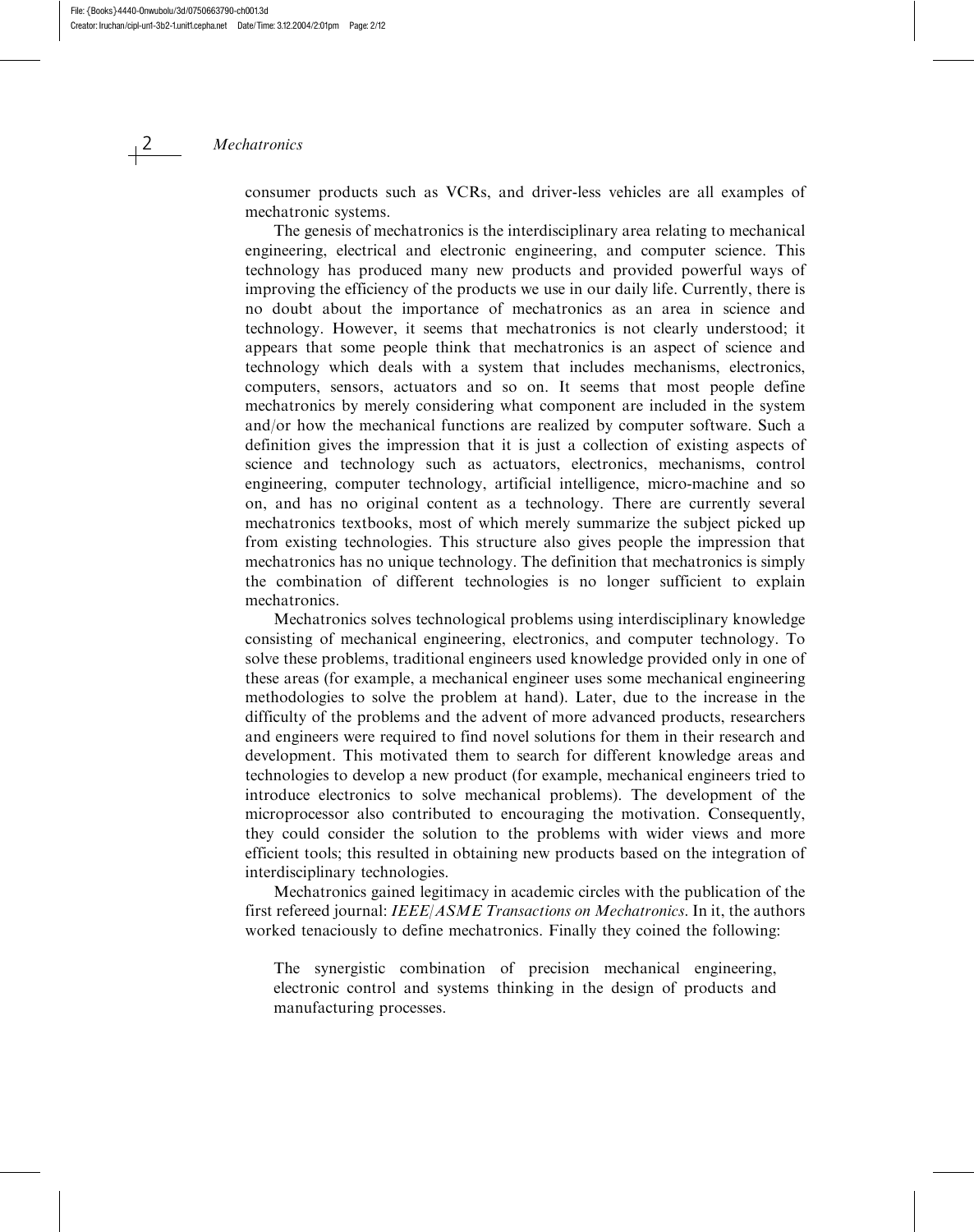This definition supports the fact that mechatronics relates to the design of systems, devices and products aimed at achieving an optimal balance between basic mechanical structure and its overall control.

## 1.2 Key elements of a mechatronic system

It can be seen from the history of mechatronics that the integration of the different technologies to obtain the best solution to a given technological problem is considered to be the essence of the discipline. There are at least two dozen definitions of mechatronics in the literature but most of them hinge around the 'integration of mechanical, electronic, and control engineering, and information technology to obtain the best solution to a given technological problem, which is the realization of a product'; we follow this definition. Figure 1.1 shows the main components of a mechatronic system. This book covers the principles and applications of mechatronic systems based on this framework. As can be seen, the key element of mechatronics are electronics, digital control, sensors and actuators, and information technology, all integrated in such a way as to produce a real product that is of practical use to people.

The following subsections outline, very briefly, some fundamentals of these key areas. For fuller discussions the reader is invited to explore the rich and established information sources available on mechanics, electrical and electronic theory, instrumentation and control theory, information and computing theory, and numerical techniques.



Figure 1.1 Main components of a mechatronic system.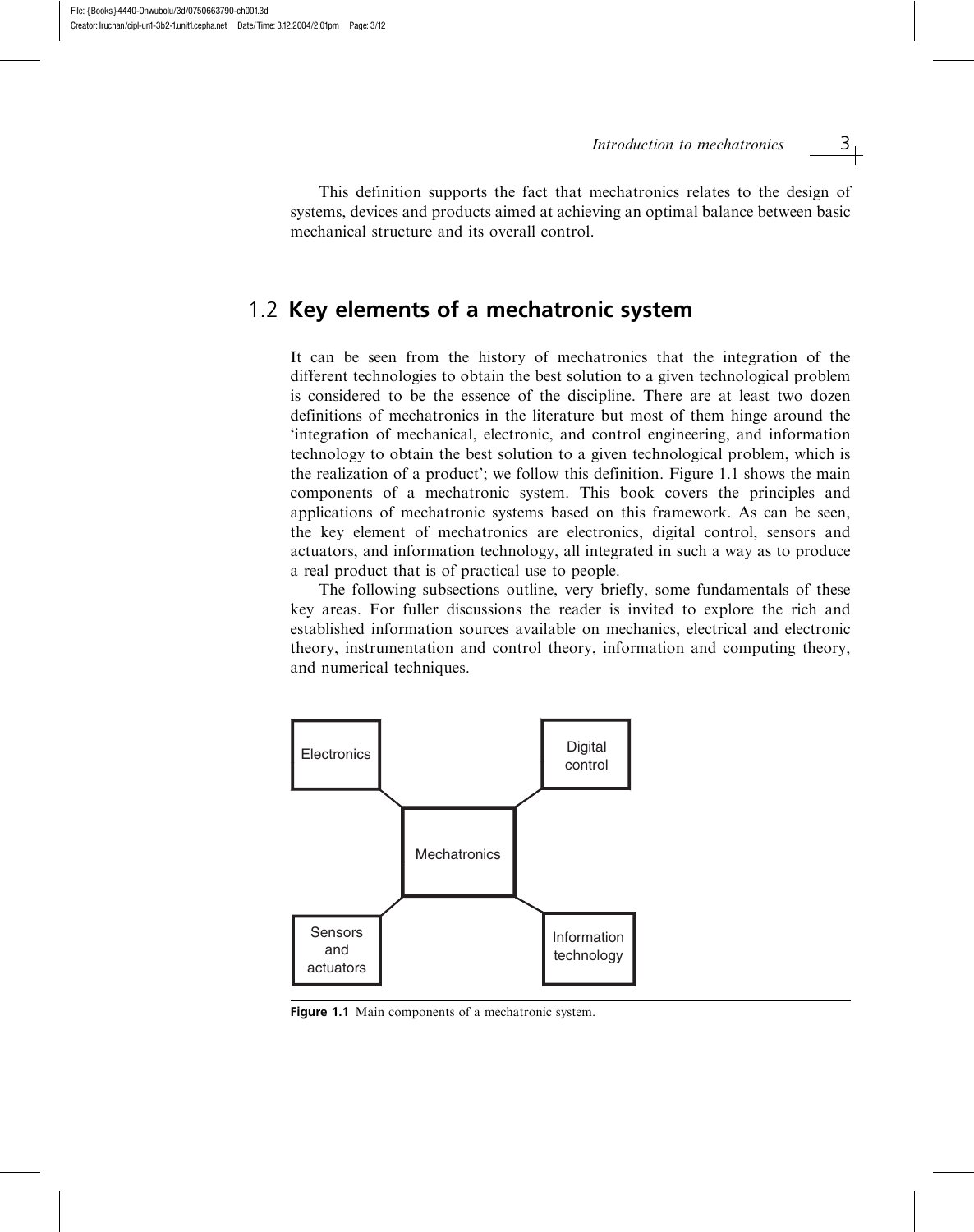## 1.2.1 Electronics

#### 1.2.1.1 Semiconductor devices

Semiconductor devices, such as diodes and transistors, have changed our lives since the 1950s. In practice, the two most commonly used semiconductors are germanium and silicon (the latter being most abundant and cost-effective). However, a semiconductor device is not made from simply one type of atom and impurities are added to the germanium or silicon base . These impurities are highly purified tetravalent atoms (e.g. of boron, aluminum, gallium, or indium) and pentavalent atoms (e.g. of phosphorus, arsenic, or antimony) that are called the doping materials. The effects of doping the semiconductor base material are 'free' (or unbonded) electrons, in the case of pentavalent atom doping, and 'holes' (or vacant bonds), in the case of tetravalent atoms.

An n-type semiconductor is one that has excess number of electrons. A block of highly purified silicon has four electrons available for covalent bonding. Arsenic, for, example, which is a similar element, has five electrons available for covalent bonding. Therefore, when a minute amount of arsenic is mixed with a sample of silicon (one arsenic atom in every 1 million or so silicon atoms), the arsenic atom moves into a place normally occupied by a silicon atom and one electron is left out in the covalent bonding. When external energy (electrical, heat, or light) is applied to the semiconductor material, the excess electron is made to 'wander' through the material. In practice, there would be several such extra negative electrons drifting through the semiconductor. Applying a potential energy source (battery) to the semiconductor material causes the negative terminal of the applied potential to repulse the free electrons and the positive terminal to attract the free electrons.

If the purified semiconductor material is doped with a tetravalent atom, then the reverse takes place, in that now there is a deficit of electrons (termed 'holes'). The material is called a p-type semiconductor. Applying an energy source results in a net flow of 'holes' that is in the opposite direction to the electron flow produced in n-type semiconductors.

A semiconductor diode is formed by 'joining' a p-type and n-type semiconductor together as a p–n junction (Figure 1.2).

Initially both semiconductors are totally neutral. The concentration of positive and negative carriers are quite different on opposite sides of the junction and a thermal energy-powered diffusion of positive carriers into the n-type material and negative carriers into the p-type material occurs. The n-type material acquires an excess of positive charge near the junction and the p-type material acquires an excess of negative charge. Eventually diffuse charges build up and an electric field is created which drives the minority charges and eventually equilibrium is reached. A region develops at the junction called the depletion layer. This region is essentially 'un-doped' or just intrinsic silicon. To complete the diode conductor, lead materials are placed at the ends of the p–n junction.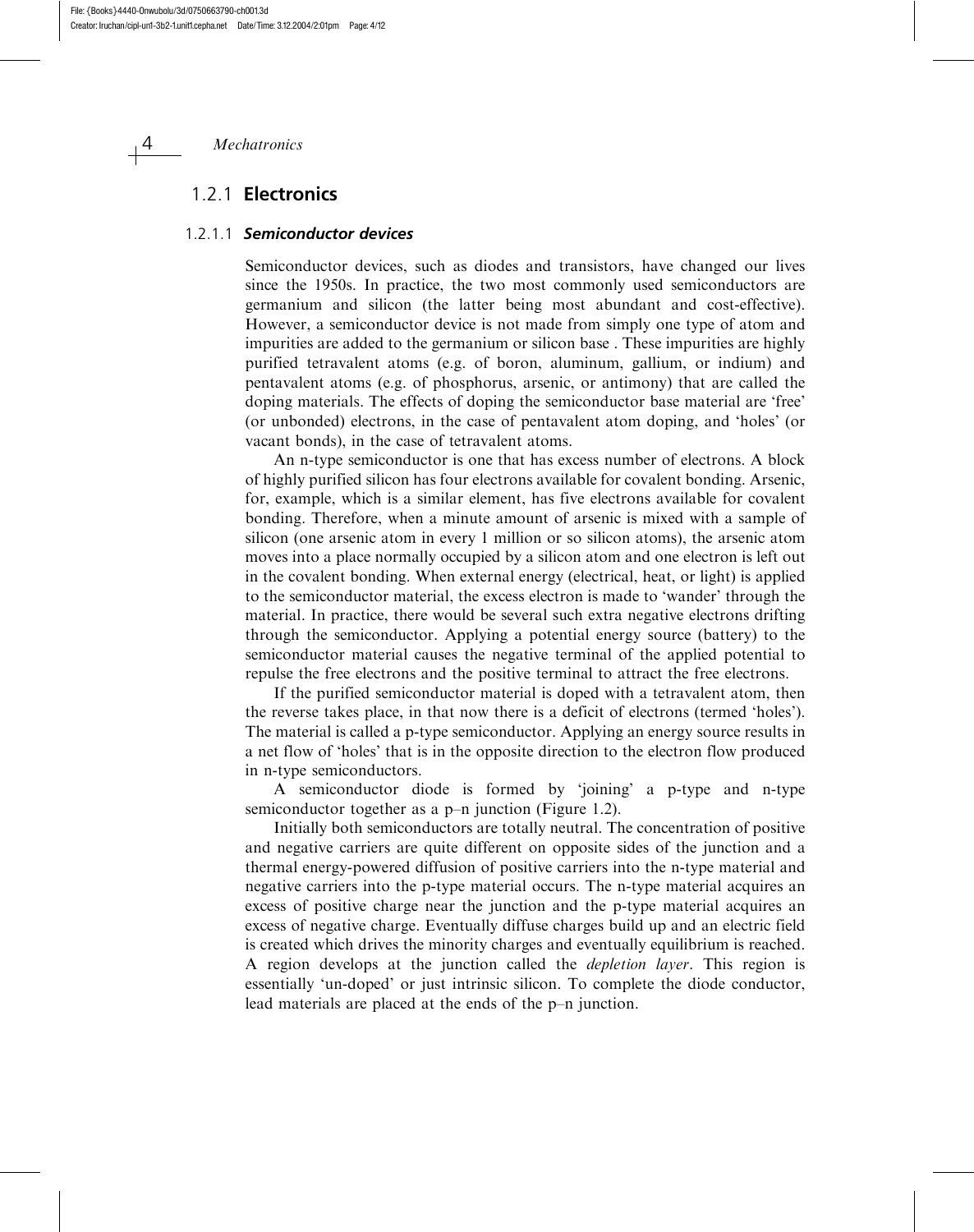

Figure 1.2 p-n junction diode.

Transistors are active circuit elements and are typically made from silicon or germanium and come in two types. The bipolar junction transistor (BJT) controls current by varying the number of charge carriers. The field-effect transistor (FET) varies the current by varying the shape of the conducting volume.

By placing two p–n junctions together we can create the bipolar transistor. In a pnp transistor the majority charge carriers are holes and germanium is favored for these devices. Silicon is best for npn transistors where the majority charge carriers are electrons.

The thin and lightly doped central region is known as the *base* (B) and has majority charge carriers of opposite polarity to those in the surrounding material. The two outer regions are known as the *emitter*  $(E)$  and the *collector*  $(C)$ . Under the proper operating conditions the emitter will emit or inject majority charge carriers into the base region, and because the base is very thin, most will ultimately reach the collector. The emitter is highly doped to reduce resistance. The collector is lightly doped to reduce the junction capacitance of the collector–base junction.

The schematic circuit symbols for bipolar transistors are shown in Figure 1.3. The arrows on the emitter indicate the current direction, where  $I_E = I_B + I_C$ . The collector is usually at a higher voltage than the emitter. The emitter–base junction is forward biased while the collector–base junction is reversed biased.

## 1.2.2 Digital control

### 1.2.2.1 Transfer function

A transfer function defines the relationship between the inputs to a system and its outputs. The transfer function is typically written in the frequency (or  $s$ ) domain,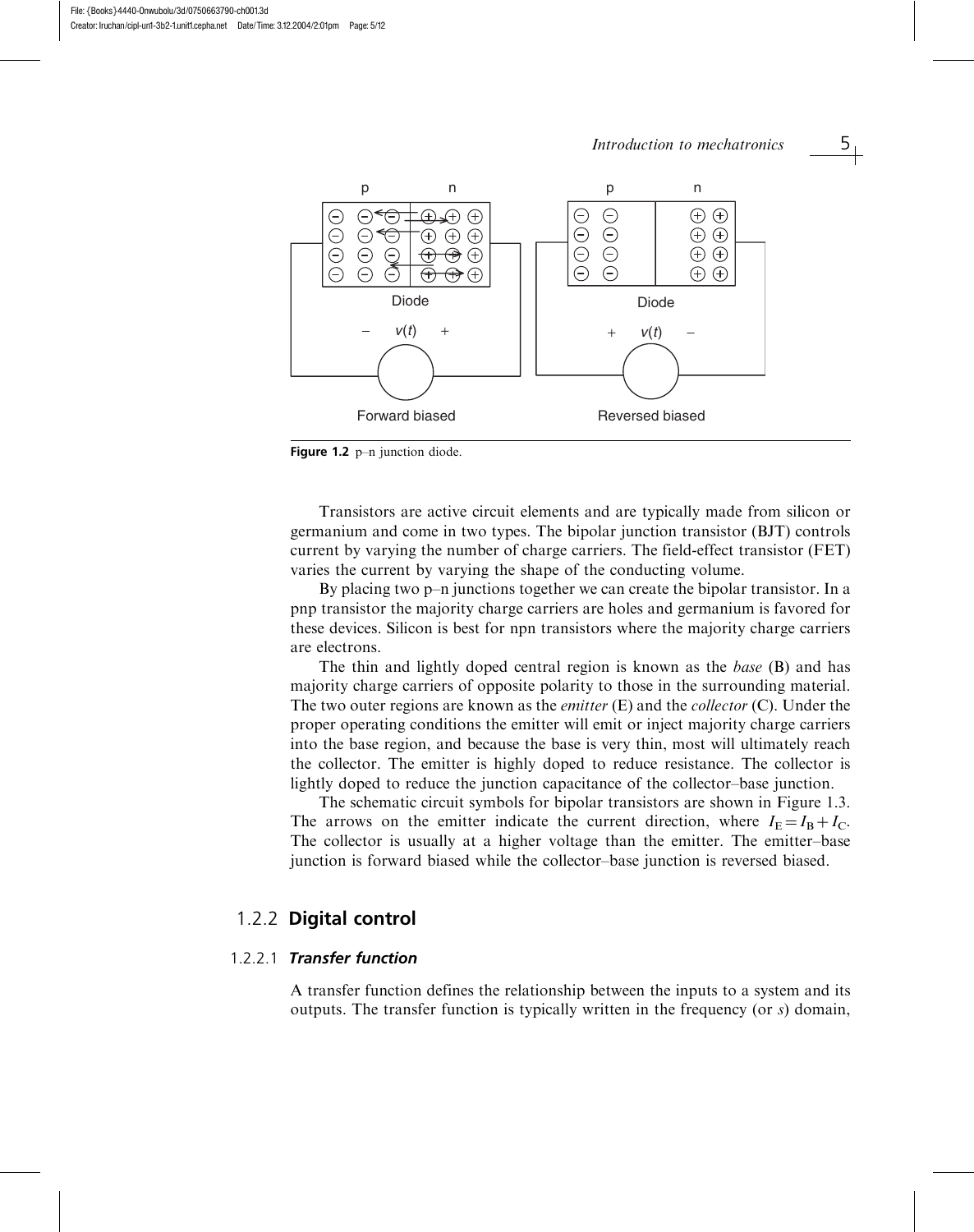

Figure 1.3 (a) npn bipolar transistor; (b) pnp bipolar transistor.

rather than the time domain. The Laplace transform is used to map the time domain representation into the frequency domain representation.

If  $x(t)$  is the input to the system and  $y(t)$  is the output from the system, and the Laplace transform of the input is  $X(s)$  and the Laplace transform of the output is  $Y(s)$ , then the transfer function between the input and the output is

$$
\frac{Y(s)}{X(s)}.\t(1.1)
$$

#### 1.2.2.2 Closed-loop system

A closed-loop system includes feedback. The output from the system is fed back through a controller into the input to the system. If  $G<sub>u</sub>(s)$  is the transfer function of the uncontrolled system, and  $G<sub>c</sub>(s)$  is the transfer function of the controller, and unity (negative) feedback is used, then the closed-loop system block diagram (Figure 1.4) is expressed as:

$$
Y(s) = \frac{G_{c}(s)G_{u}(s)}{1 + G_{c}(s)G_{u}(s)}X(s).
$$
\n(1.2)



Figure 1.4 Block diagram of closed-loop system with unity gain.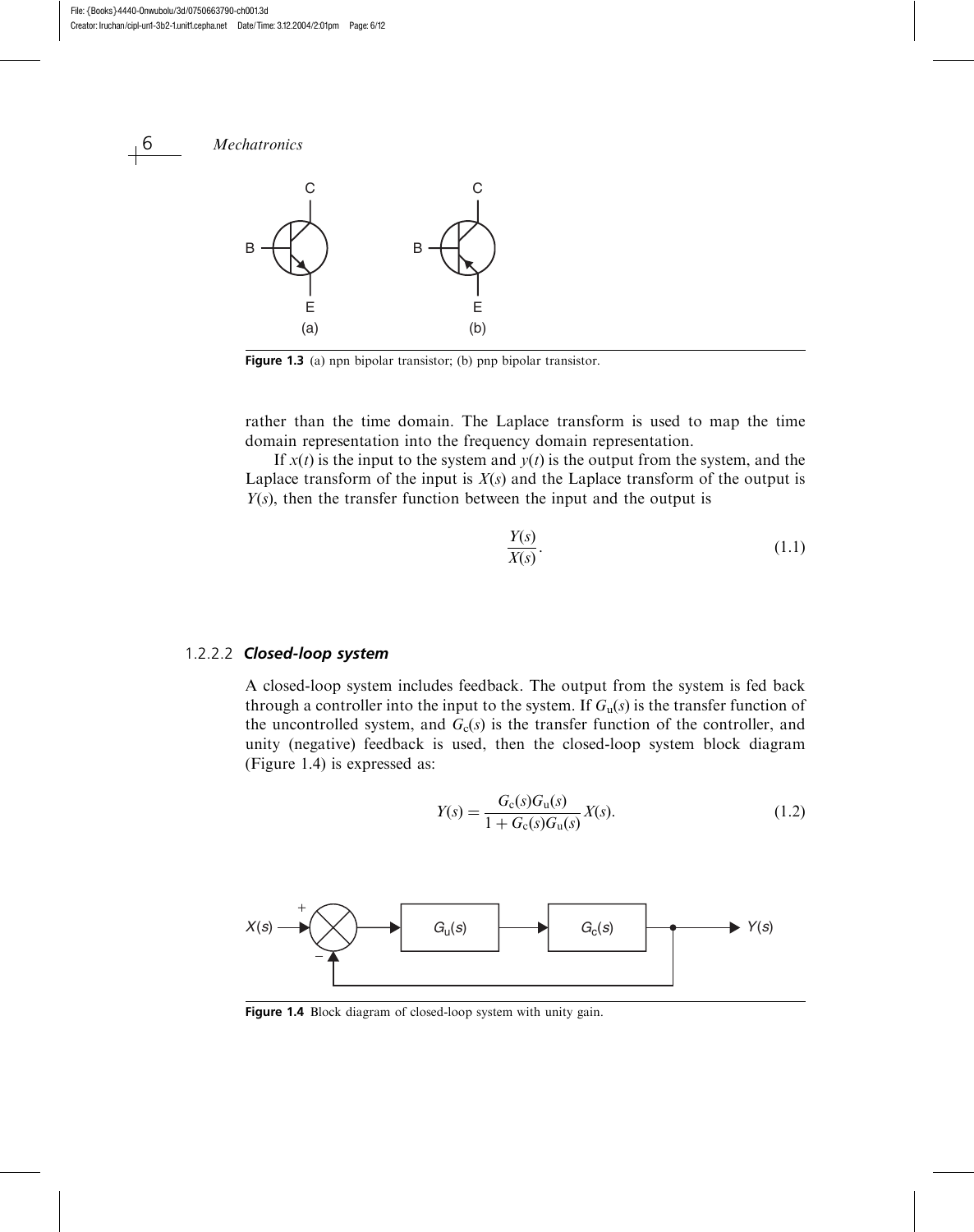# *X*(*s*) *G*(*s*) *Y*(*s*) *H*(*s*) + − Introduction to mechatronics  $\overline{\phantom{a}1}$

Figure 1.5 Block diagram of closed-loop system with transfer function in feedback loop.

Sometimes a transfer function,  $H(s)$ , is included in the feedback loop (Figure 1.5). For negative feedback this is expressed as:

$$
Y(s) = \frac{G(s)}{1 + H(s)G(s)}X(s).
$$
\n(1.3)

#### 1.2.2.3 Forward-loop system

A forward-loop system (Figure 1.6) is a part of a controlled system. As the name suggests, it is the system in the 'forward' part of the block diagram shown in Figure 1.4. Typically, the forward-loop includes the uncontrolled system cascaded with the controller. Closing the loop around this controller and system using unity feedback gain yields the closed-loop system. For a system with controller  $G_c(s)$  and system  $G_u(s)$ , the transfer function of the forward-loop is:

$$
Y(s) = Gc(s)Gu(s)X(s).
$$
\n(1.4)

#### 1.2.2.4 Open-loop system

An open-loop system is a system with no feedback; it is an uncontrolled system. In an open-loop system, there is no 'control loop' connecting the output of the system to its input. The block diagram (Figure 1.7) can be represented as:

$$
Y(s) = G(s)X(s). \tag{1.5}
$$



Figure 1.6 Forward-loop part of Figure 1.4.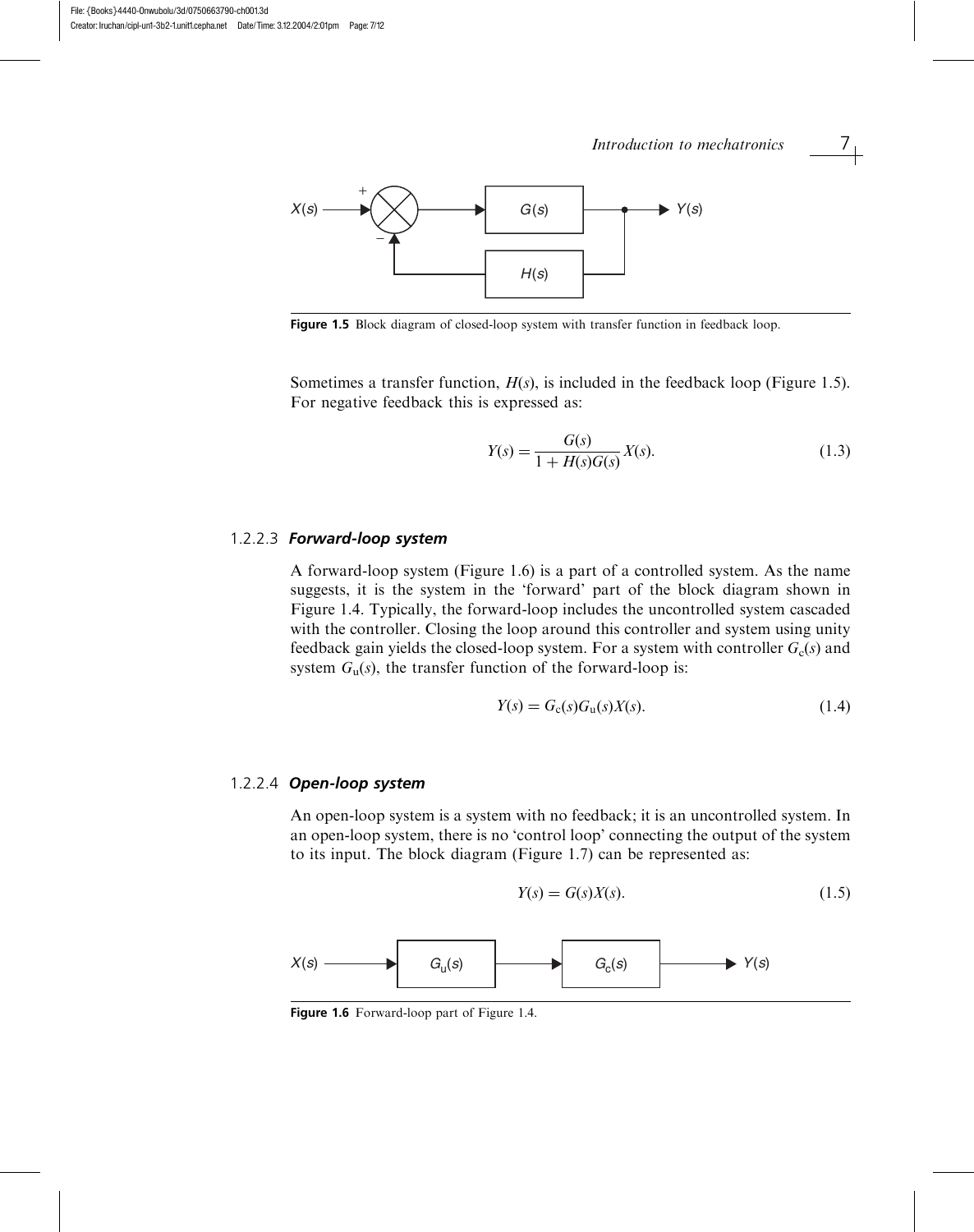

Figure 1.7 Block diagram of open-loop system.

## 1.2.3 Sensors and actuators

### 1.2.3.1 Sensors

Sensors are elements for monitoring the performance of machines and processes. The common classification of sensors is: distance, movement, proximity, stress/ strain/force, and temperature. There are many commercially available sensors but we have picked the ones that are frequently used in mechatronic applications. Often, the conditioned signal output from a sensor is transformed into a digital form for display on a computer or other display units. The apparatus for manipulating the sensor output into a digital form for display is referred to as a measuring instrument (see Figure 1.8 for a typical computer-based measuring system).

### 1.2.3.2 Electrical actuators

While a sensor is a device that can convert mechanical energy to electrical energy, an electrical actuator, on the other hand, is a device that can convert electrical energy to mechanical energy. All actuators are transducers (as they convert one form of energy into another form). Some sensors are transducers (e.g. mechanical actuators), but not all. Actuators are used to produce motion or action, such as linear motion or angular motions. Some of the important electrical actuators used in mechatronic systems include solenoids, relays, electric motors (stepper, permanent magnet, etc.). These actuators are instrumental in moving physical objects in mechatronic systems.



Figure 1.8 Measurement system.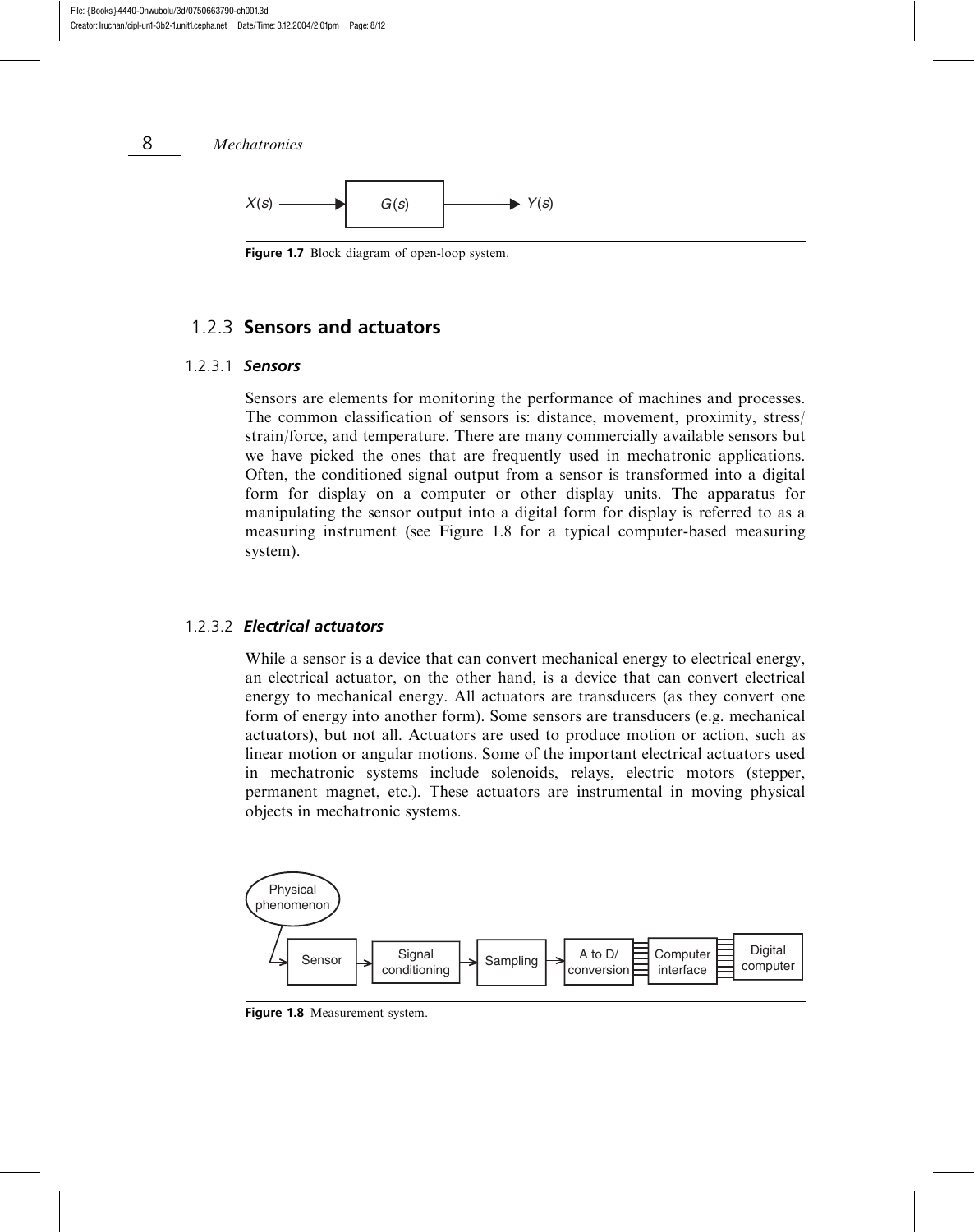#### 1.2.3.3 Mechanical actuators

Mechanical actuators are transducers that convert mechanical energy into electrical energy. Some of the important mechanical actuators used in mechatronic systems include hydraulic cylinders and pneumatic cylinders.

## 1.2.4 Information technology

#### 1.2.4.1 Communication

Signals to and from a computer and its peripheral devices are often communicated through the computer's serial and parallel ports. The parallel port is capable of sending (12 bits per clock cycle) and receiving data (up to 9 bits per clock cycle). The port consists of four control lines, five status lines, and eight data lines. Parallel port protocols were recently standardized under the IEEE 1284 standard. These new products define five modes of operation such as:

- $\blacksquare$  Compatibility mode
- Nibble mode
- $\blacksquare$  Byte mode
- EPP mode (enhanced parallel port)
- ECP mode (extended capabilities mode)

This is the concept on which the PC printer operates. Therefore, the code required to control this port is similar to that which makes a printer operate. The parallel port has two different modes of operation: The standard parallel port (SPP) mode and the enhanced parallel port (EPP) mode. The SPP mode is capable of sending and receiving data. However, it is limited to only eight data lines.

The EPP mode provides 16 lines with a typical transfer rate in the order of  $500 \text{ kBs}^{-1}$  to  $2 \text{ MBs}^{-1}$  (WARP). This is achieved by hardware handshaking and strobing of the data, whereas, in the SPP mode, this is software controlled.

In order to perform a valid exchange of data using EPP, the EPP handshake protocol must be followed. As the hardware does all the work required, the handshake only needs to work for the hardware. Standard data read and write cycles have to be followed while doing this.

Engineers designing new drivers and devices are able to use the standard parallel port. For instance, EPP has its first three software registers as  $Base + 0$ , Base  $+1$ , Base  $+2$  as indicated in Table 1.1. EPP and ECP require additional hardware to handle the faster speeds, while Compatibility, Byte, and Nibble mode use the hardware available on SPP.

Compatibility modes send data in the forward direction at a rate of  $50-150 \text{ kb s}^{-1}$ , i.e. only in data transmission. In order to receive the data the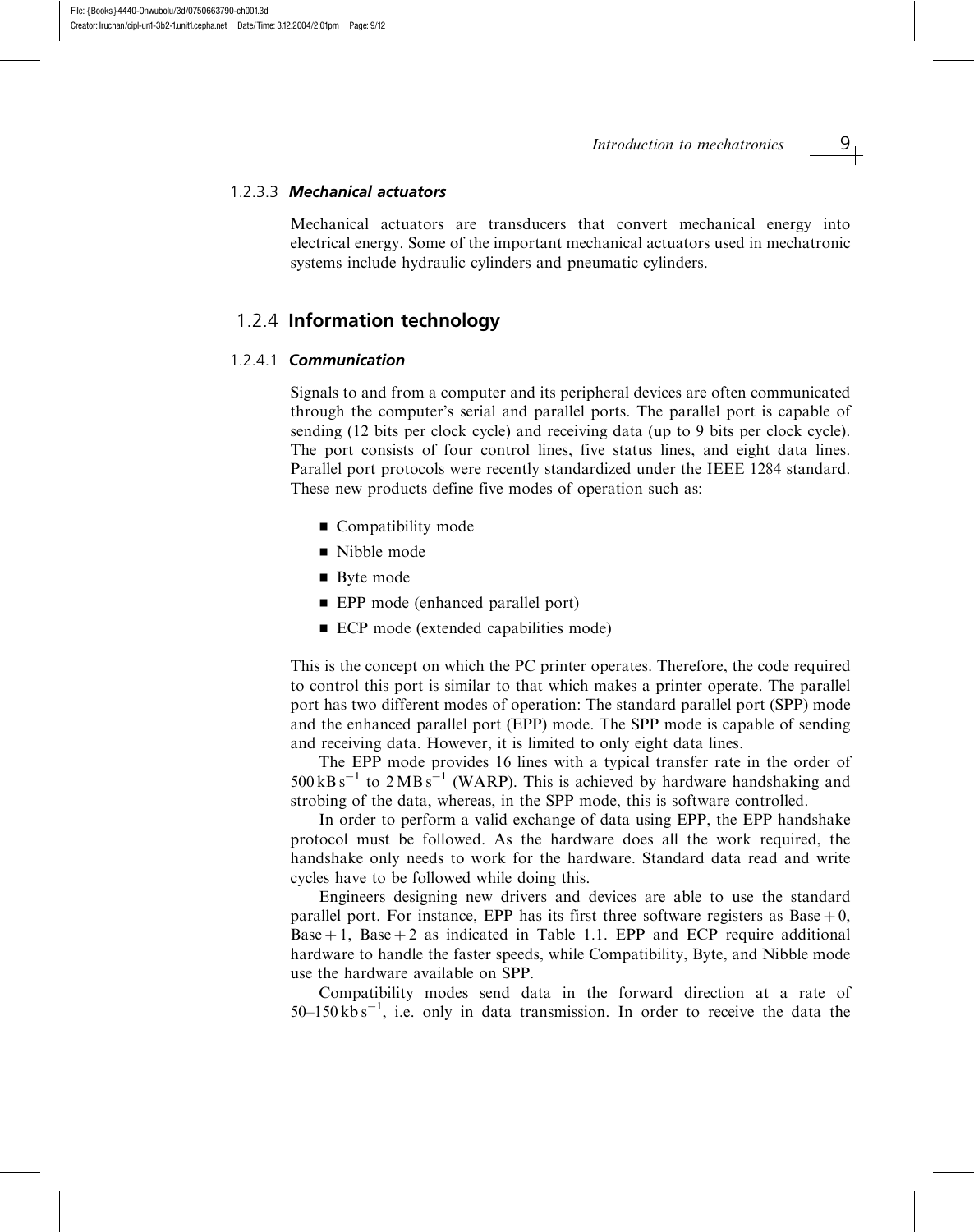| Address        | Port name          | Read/Write |
|----------------|--------------------|------------|
| $Base + 0$     | Data Port (SPP)    | Write      |
| $Base + 1$     | Status Port (SPP)  | Read       |
| $Base + 2$     | Control Port (SPP) | Write      |
| $Base + 3$     | Address Port (SPP) | Read/Write |
| $Base + 4$     | Data Port (SPP)    | Read/Write |
| $Base + 5.6.7$ | $16-32$ bits       |            |

Table 1.1 EPP address, port name, and mode of operation.

mode must change to Nibble or Byte mode. Nibble mode can input 4 bits in the reverse direction and the Byte mode can input 8 bits in the reverse direction. EPP and ECP increase the speed of operation and can output at  $1-2MB s^{-1}$ . Moreover ECP has the advantage that data can be handled without using an input/output (I/O) instruction. The address, port name, and mode of operation of EPP are shown in Table 1.1.

# 1.3 Some examples of mechatronic systems

Today, mechatronic systems are commonly found in homes, offices, schools, shops, and of course, in industrial applications. Common mechatronic systems include:

- Domestic appliances, such as fridges and freezers, microwave ovens, washing machines, vacuum cleaners, dishwashers, cookers, timers, mixers, blenders, stereos, televisions, telephones, lawn mowers, digital cameras, videos and CD players, camcorders, and many other similar modern devices;
- Domestic systems, such as air conditioning units, security systems, automatic gate control systems;
- & Office equipment, such as laser printers, hard drive positioning systems, liquid crystal displays, tape drives, scanners, photocopiers, fax machines, as well as other computer peripherals;
- Retail equipment, such as automatic labeling systems, bar-coding machines, and tills found in supermarkets;
- Banking systems, such as cash registers, and automatic teller machines;
- $\blacksquare$  Manufacturing equipment, such as numerically controlled (NC) tools, pick-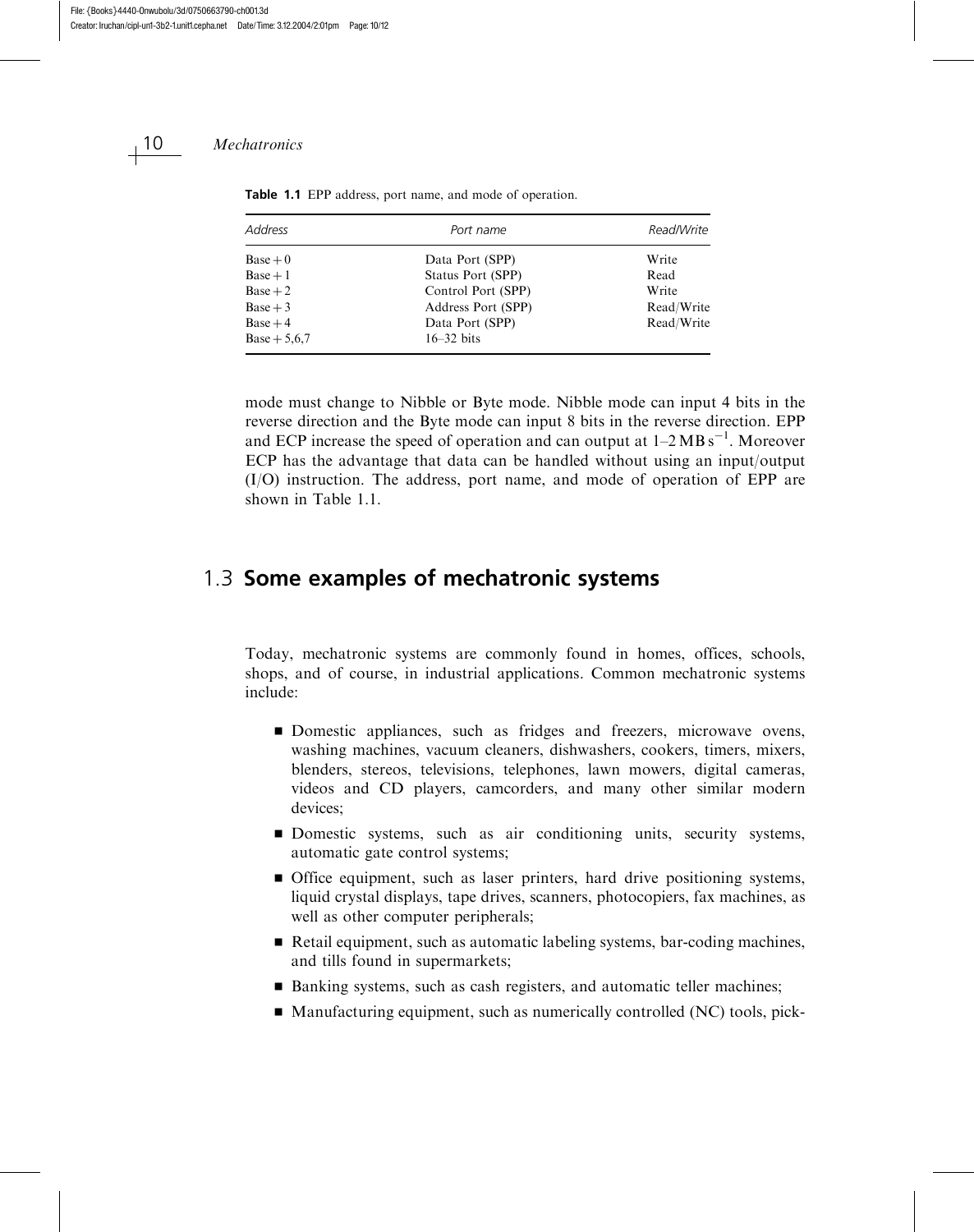Introduction to mechatronics  $11<sub>1</sub>$ 

and-place robots, welding robots, automated guided vehicles (AGVs), and other industrial robots;

& Aviation systems, such as cockpit controls and instrumentation, flight control actuators, landing gear systems, and other aircraft subsystems.

## Problems

- Q1.1 What do you understand by the term 'mechatronics'?
- Q1.2 What are the key elements of mechatronics?
- Q1.3 Is mechatronics the same as electronic engineering plus mechanical engineering?
- Q1.4 Is mechatronics as established as electronic or mechanical engineering?
- Q1.5 List some mechatronic systems that you see everyday.

# Further reading

- [1] Alciatore, D. and Histand, M. (1995) Mechatronics at Colorado State University, Journal of Mechatronics, Mechatronics Education in the United States issue, Pergamon Press.
- [2] Clerc, M. (2003) L'optimisation par essaim particulaire, 5ème congrès de la Société, Française de Recherche, Opérationnelle et d'Aide à la Décision, 26, 27 et 28 février 2003, Avignon, Université d'Avignon et des Pays de Vaucluse.
- [3] Dorigo, M. (1992) Optimization, learning and natural algorithms (Ottimizzazione, aprendimento automatico, et algoritmi basati su metafora naturale), Ph.D. Dissertation, Dipartimento Elettronica e Informazione, Politecnico di Milano, Italy.
- [4] Glover, F. (1990) Tabu search Part II, ORSA Journal of Computing, 2/1, 4–32.
- [5] Goldberg, D.E. (1989) Genetic Algorithms in Search, Optimization, and Machine Learning, Reading, MA: Addison-Wesley.
- [6] Jones, J.L. and Flynn, A.M. (1999) Mobile Robots: Inspiration to Implementation, 2nd Edition, Wesley, MA: A.K. Peters Ltd.
- [7] Kennedy, J. and Eberhart, R.C. (1995) Particle swarm optimization, IEEE Proceedings of the International Conference on Neural Networks IV (Perth, Australia), IEEE Service Center, Piscataway, NJ, 1942–8.
- [8] Kirkpatrick, S., Gelatt, C.D. and Vechhi, M.P. (1983) Optimization by simulated annealing, Science, 220 (4568), 671–80.